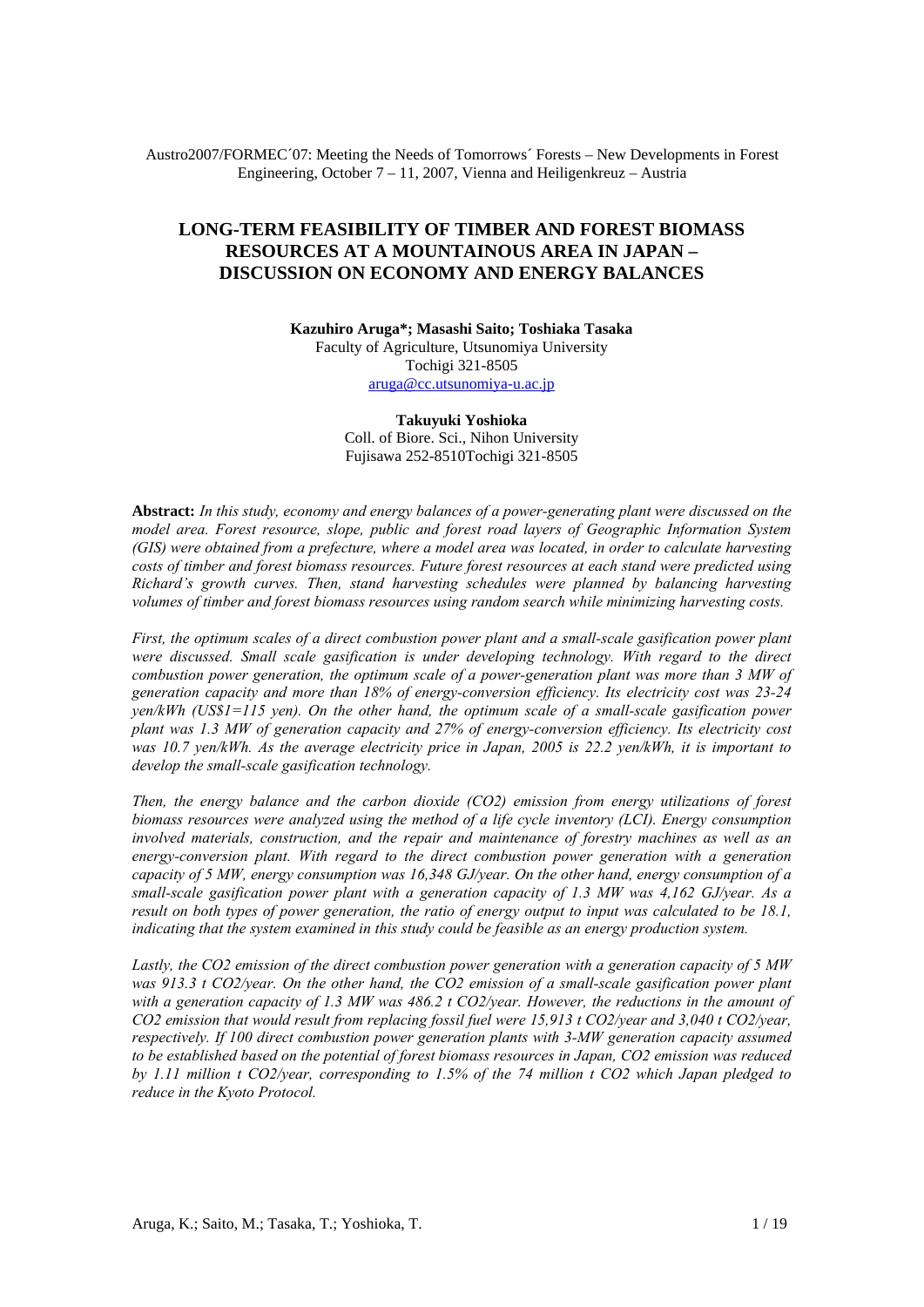#### **1. Introduction**

The Japanese forest industries have been depressed for a long time. There are so many regions where forestry is not mechanized and the logging cost cannot be reduced. On the other hand, forest biomass attracts a great deal of attention in such regions. This is because the energy utilization of forest biomass is expected to contribute to revitalizing the forest industries as well as to maintaining the relevant ecological, economic, and social functions of man-made forests, but many of which are behind in tending. In order to utilize forest biomass as energy in a region where forestry is the major source of income, it is crucial to find out the relationship between the annual available amount and the procurement (harvesting and transporting) cost of forest biomass in the region. Kuboyama et al. (2004) estimated potential supply using timber production and processing statistics and forest biomass yield tables. Yoshioka and Sakai (2005) have carried out detailed analyses of potential supply based on a geographic information system (GIS). However, these studies have used current status of timber production and processing statistics, forest biomass yield tables, stocks and growth rates in the forests. Nord-Larsen and Talbot (2004) have already assessed long-term availability of forest fuel resources in Denmark.

In this study, long-term feasibility of the energy utilization of forest biomass in a mountainous region in Japan is discussed. A model region was the same with the study area of Yoshioka and Sakai (2005). They defined logging residues, thinned trees, and broad-leaved forests as forest biomass. Then, they analyzed the relationship between the mass and the procurement cost of biomass in the region with the aid of the GIS. In this study, growth rates were used to find out the future situation of the region for the energy utilization of forest biomass. Then, the long-term relationship between the mass and the procurement cost of biomass was discussed while minimizing procurement cost and balancing the mass using random search. Finally, the optimum scale of a power-generation plant was discussed for the model area using statistical data on a direct combustion power plant and a small-scale gasification power plant from the viewpoints of economic and energy balances.

# **2. Material and methods**

#### **2.1 Study site**

The model area was Hikami County in Hyogo Prefecture, the middle part of Japan (Figure 1). The gross area of the county is 49,328 ha, the population is 72,862, and the number of households is 21,769. Its climate belongs to the inland and basin type, the annual average temperature is 13-14 degrees Celsius, and the annual precipitation is 1,500-1,600 mm/year. Its forest belongs to the lucidphyllous forest zone, the forest area is 37,202 ha (the percentage to the gross area is 75%), and man-made forest covers 58% of the forest area. The number of sawmills is 43, and the annual consumption of logs for timber is 78,992 m<sup>3</sup>/year. Hikami County is a leading region in forestry and timber business in Hyogo Prefecture. However, in the region, the annual cut volume of logs has dropped almost by 50% in the past five years, and the forest stands behind in tending are increasing. Delay in mechanization in forestry is one of the major reasons for such a situation.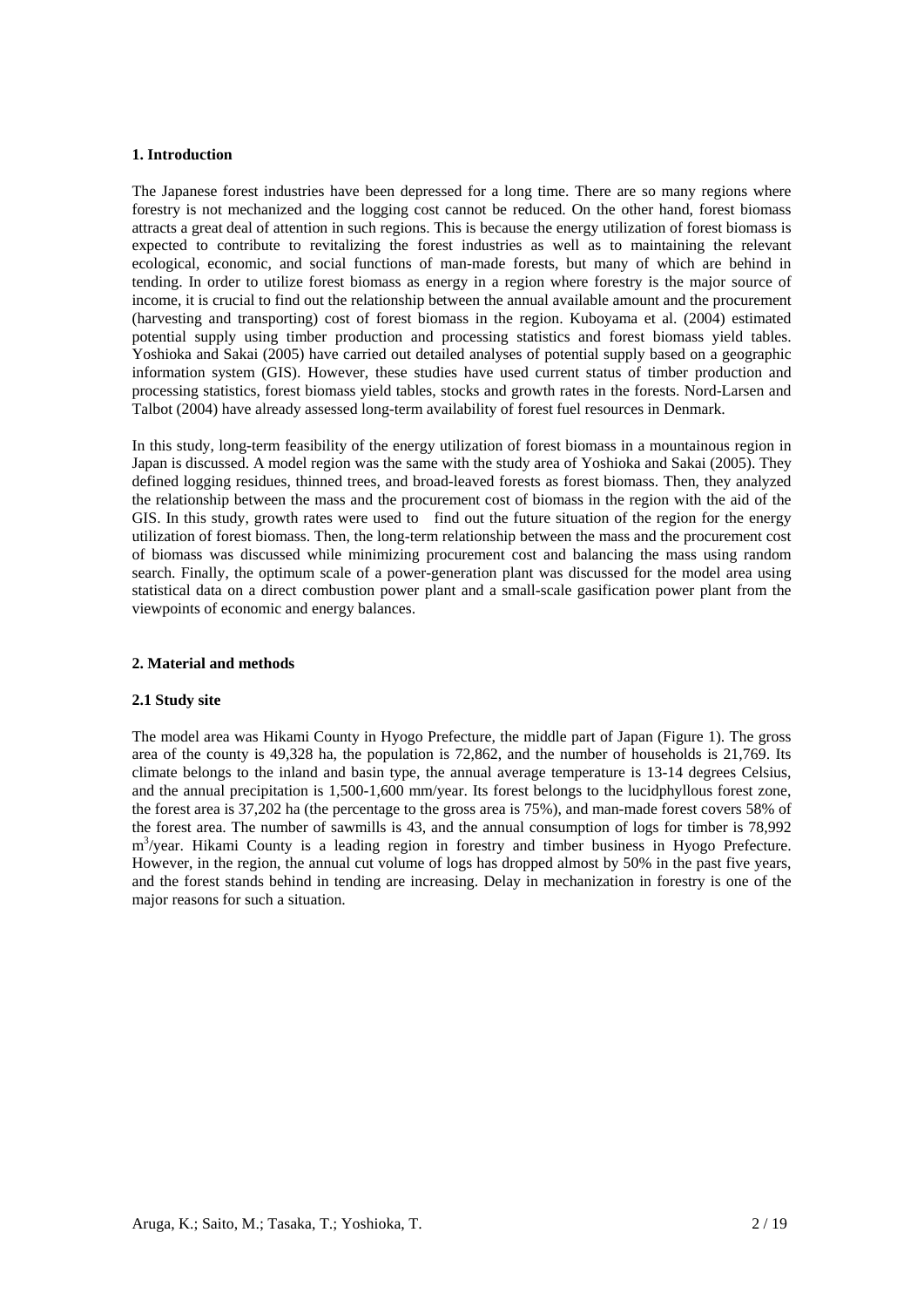

**Figure 1: Transporting distance to energy-conversion plants (**● **is the location of a direct combustion power plant or a small-scale gasification plant)** 

# **2.2 Data**

The forest register, the statistics on the forest industries, and the guides to forestry practice were offered from the prefectural office. Using these materials and the GIS, the annual available amount of biomass resources was calculated, and the distribution map was made based on sub-compartments. With regard to the GIS software, TNTmips® (MicroImages, Inc., the U.S.) is used in this study. The number of subcompartments in the region was 2,168. Among these sub-compartments, there were 1,113 man-made coniferous stands and 398 naturally regenerated broad-leaved stands. The DEM of the region (50 m mesh, the Geographical Survey Institute, Japan) is input into the software to calculate the slope of each sub-compartment and to judge the skidding/yarding direction (uphill or downhill). The digital topographic map of the region (1:25,000 scales, the Geographical Survey Institute, Japan) is input into the software, and forest and public roads whose width is greater than 3 m are traced and converted to vector data.

#### **2.3 Procurement costs**

Harvesting and transporting systems for forest biomass were classified depending on the parts of a tree for energy and the topographical conditions, and the equations for calculating costs are made. Table 1 lists the operation patterns of sub-compartments to be felled. According to the parts of a tree for energy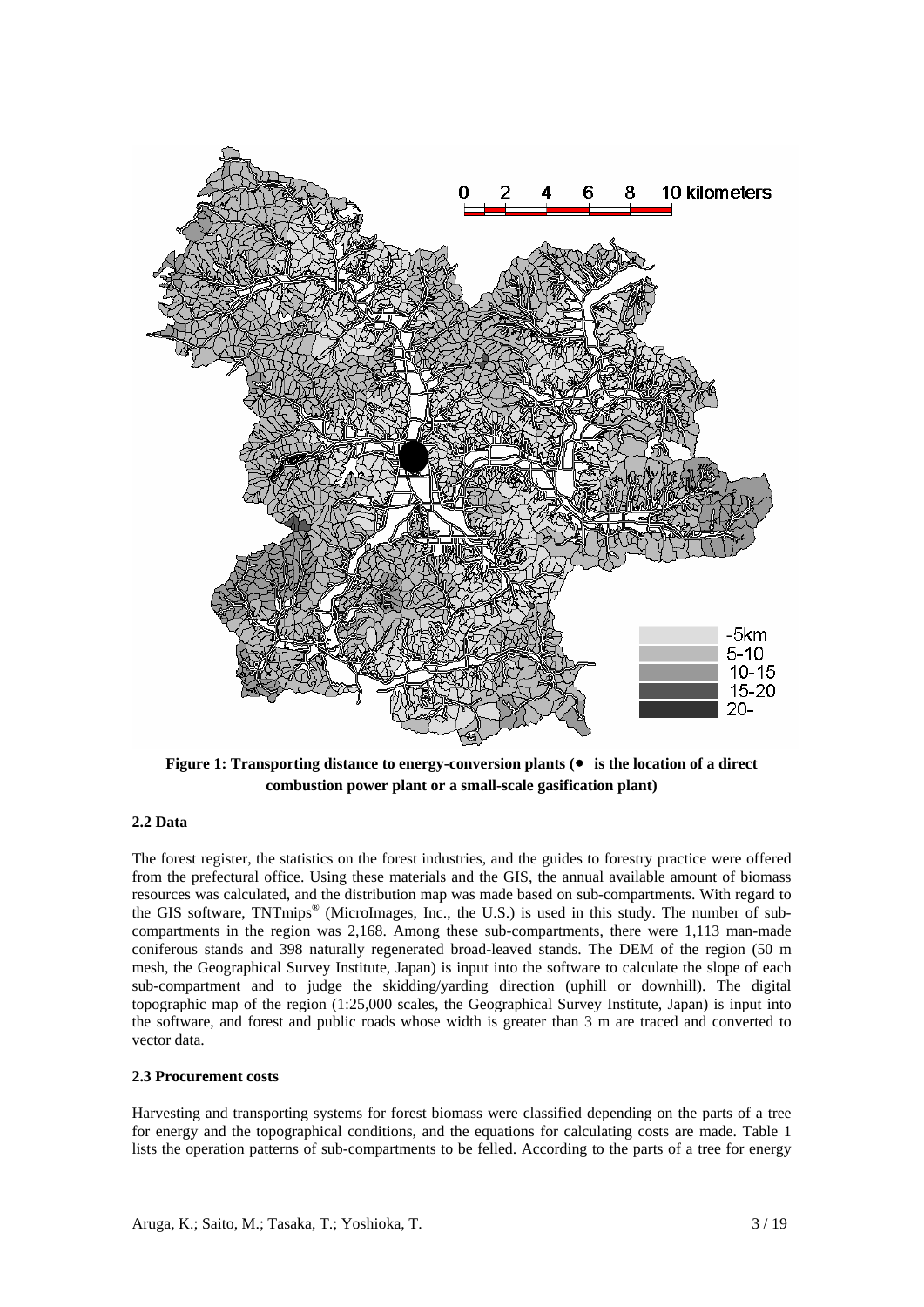(logging residues or the whole tree), harvesting and transporting systems for forest biomass are classified into two types (Figure 2). Logging residues are considered as a by-product of conventional forestry. Therefore, the system boundary of logging residues starts with comminuting logging residues at the landing of the logging site by a mobile chipper.

| Forest                                                                                                                         | Age $(y)$          | <b>Operation pattern</b>                                        |  |
|--------------------------------------------------------------------------------------------------------------------------------|--------------------|-----------------------------------------------------------------|--|
| Man-made                                                                                                                       | $31-60$            | [Biomass resources: Thinned trees]                              |  |
| and coniferous <sup>1</sup>                                                                                                    |                    | Thinning is carried out in the stands of which stocks are more  |  |
|                                                                                                                                |                    | than Richard's growth curves with a 20% or more thinning        |  |
|                                                                                                                                |                    | rate so that stocks are below Richard's growth curves, and the  |  |
|                                                                                                                                |                    | whole trees are used as energy sources. <sup>2</sup>            |  |
|                                                                                                                                | Over <sub>61</sub> | [Biomass resources: Logging residues]                           |  |
|                                                                                                                                |                    | Clearcutting is carried out to all the stands. Trees are limbed |  |
|                                                                                                                                |                    | and bucked, logs are harvested, and tops and branches are       |  |
|                                                                                                                                |                    | used as energy sources.                                         |  |
| Naturally regenerated                                                                                                          | Over 31            | [Biomass resources: Broad-leaved forests]                       |  |
| and broad-leaved <sup>1</sup>                                                                                                  |                    | Clearcutting is carried out at 30-year interval cycle, and the  |  |
|                                                                                                                                |                    | whole trees are used as energy sources.                         |  |
| <sup>1</sup> The representative tree species in the region are "hinoki" which is a cypress ( <i>Chamaecyparis obtusa</i> ) for |                    |                                                                 |  |

#### **Table 1: Operation patterns of sub-compartments to be felled**

coniferous and "keyaki" which is a zelkova (*Zelkova serrata*) for broad-leaved. 2

 $I<sup>2</sup>$ It is supposed in this study that all of the cut material at thinnings can be used as an energy source in consideration of the actual Japanese market value.



**Figure 2: Classification of systems according to the parts of a tree for energy** 

The machine for skidding/yarding is usually decided according to the topographical conditions, *i.e.*, slope, skidding/yarding distance, and skidding/yarding direction (uphill or downhill). In this study, tractors (skidders), tower yarders (mobile yarders), and yarders are to be used for the skidding/yarding process, and Figure 3 shows the classification of skidding/yarding machines according to the topographical conditions of sub-compartments. Table 2 shows the machine specification and Table 3 shows the equations for calculating the harvesting and transporting costs of forest biomass whose variables are slope  $\theta$  (degree), harvesting volumes per ha  $V$  (m<sup>3</sup>/ha), skidding/yarding distance  $L_Y$  (m), and transporting distance  $L_T$  (m). In addition to the direct costs of labor, machine, and fuel, the indirect costs of labor (55% of the direct cost of labor), machine moving cost (50,000 yen/each), and overhead costs (20% of the total direct cost) are considered here.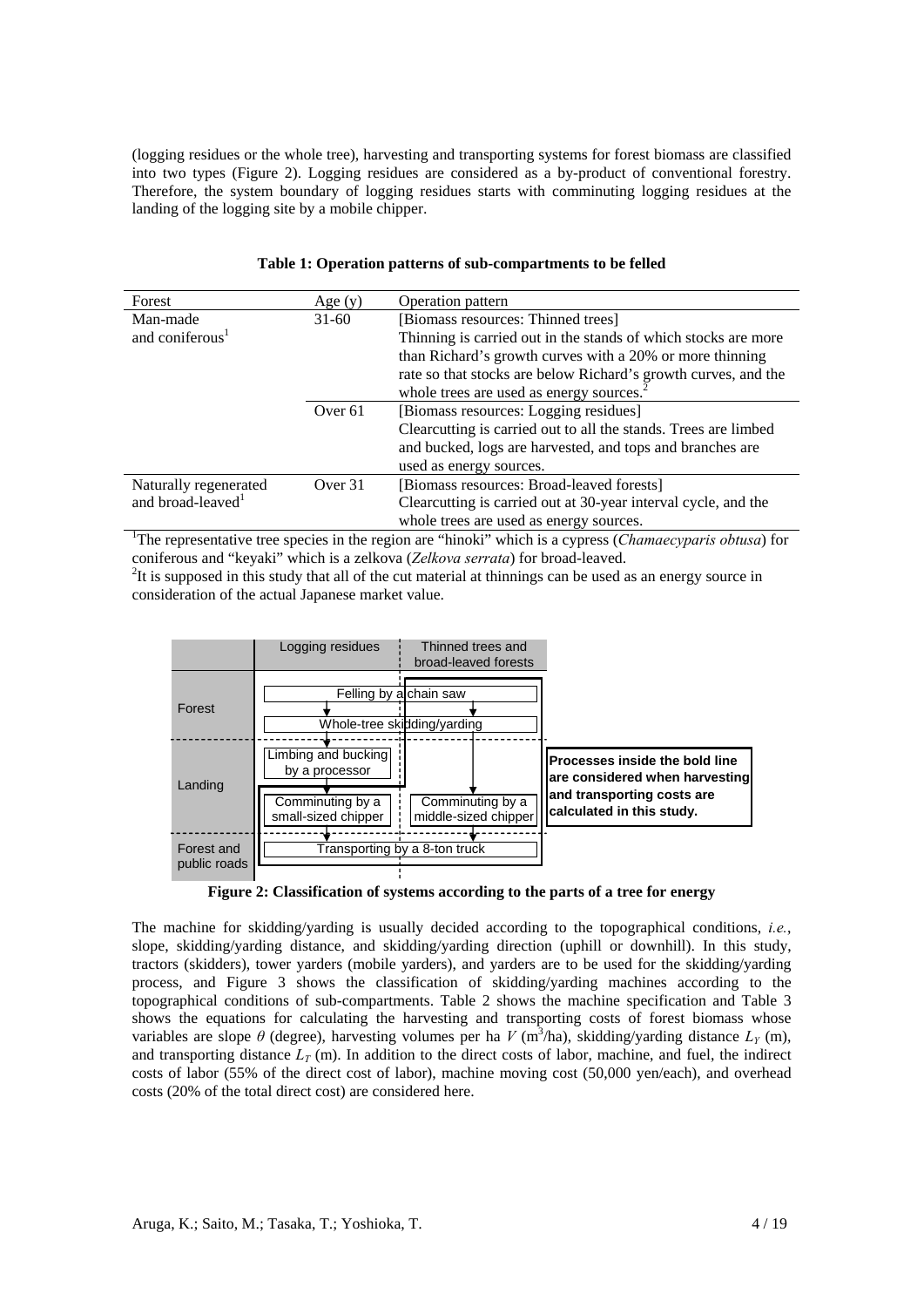

[X axis: Slope; Y axis: Skidding/yarding distance] **Figure 3: Classification of machines according to the topographical conditions** 

| Machine   | Remark           | <b>Mass</b> | Duratio     | Efficiency             | Fuel        |
|-----------|------------------|-------------|-------------|------------------------|-------------|
|           |                  | (kg)        | $\mathbf n$ | (m <sup>3</sup> /hour) | consumption |
|           |                  |             | (hour)      |                        | (L/hour)    |
| Chain saw | Conifer          | 6           | 2,700       | 2.2                    | 2.8         |
|           | <b>Broadleaf</b> | 6           | 2,700       | 2.0                    | 2.8         |
| Tractor   | Whole tree       | 6,000       | 6,480       | 5,440/ $L_{Y}$         | 4.3         |
| Tower     | Whole tree       | 7,425       | 5,400       | $4,860/(2L_v+243)$     | 3.0         |
| varder    |                  |             |             |                        |             |
| Yarder    | Whole tree       | 3,000       | 6,300       | $12.06L_Y^{-0.2142}$   | 2.8         |
| Processor | Whole tree       | 6,770       | 6,480       | 7.0                    | 2.0         |
| Chipper   |                  | 7,802       | 5,000       | 13.0                   | 28.0        |
| Truck(8t) | $Cut-to-$        | 7,960       | 5,500       | 247,422/L <sub>T</sub> | 8.2         |
|           | length           |             |             |                        |             |
|           | Chip             | 7,960       | 5,500       | 199,500/ $L_{T}$       | 8.2         |
| Backhoe   | Forest road      | 16,40       | 6,300       | 29.73                  | 18.0        |
|           | cutting          | $\Omega$    |             |                        |             |
| Bulldozer | Forest road      | 11,00       | 5,390       | 38.33                  | 14.0        |
|           | filling          | $\Omega$    |             |                        |             |
|           | Strip road       | 3,000       | 3,420       | 454m/h                 | 5.0         |
|           | bulldozing       |             |             |                        |             |

**Table 2: Machine specification** 

Finally, the following items on topography are processed on the GIS software. The average angle of inclination of each sub-compartment is calculated. To determine skidding/yarding distance of each subcompartment, the distance between the center of gravity of a sub-compartment and the nearest road from the sub-compartment is calculated. A landing is to be arranged at the point on the nearest road from the sub-compartment. The skidding/yarding direction (uphill or downhill) is judged by comparing the altitudes of the center of gravity with the landing. Transporting distance from landings to energyconversion plant is calculated by the shortest path function of GIS software (Figure 1). By applying the topographical data on each sub-compartment to the equations listed in Table 3, the procurement costs of forest biomass from all sub-compartments in the region can be calculated.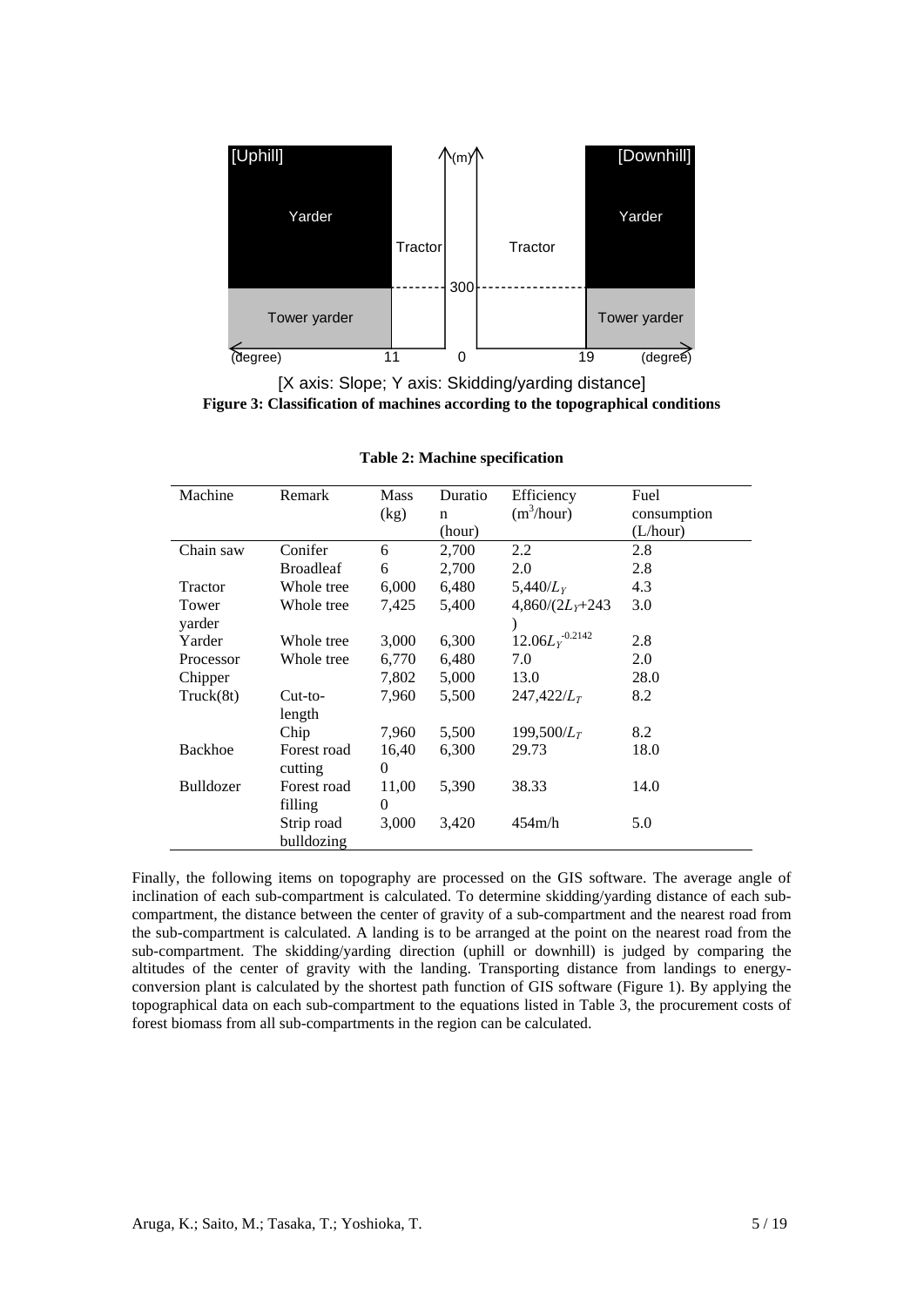| Machine        | Remark           | Cost                                         |
|----------------|------------------|----------------------------------------------|
| Chain saw      | Conifer          | 1,308                                        |
|                | <b>Broadleaf</b> | 1,472                                        |
| <b>Tractor</b> | Whole tree       | $0.972L_y + 27,510e^{0.117\theta}/V + 1,771$ |
| Tower          | Whole tree       | $5.397L_y + 5.870,250/L_yV + 747$            |
| yarder         |                  |                                              |
| Yarder         | Whole tree       | 991.644 $L_y^{0.2142}$ +5.071.896/ $L_yV$    |
|                |                  | $+161,236/V+196$                             |
| Processor      | Whole tree       | 1,906                                        |
| Chipper        |                  | 1.093                                        |
| Truck(8t)      | $Cut-to-$        | $0.027L_{\tau}$ +778                         |
|                | length           |                                              |
|                | Chip             | $0.033L_{\tau}+778$                          |

# Table 3: Procurement cost (yen/m<sup>3</sup>)

#### **2.4 Amount of available forest biomass**

The amount of available biomass resources can be calculated from the stem volume and the coefficient. The total stem volume of each sub-compartment is recorded in the forest register. The coefficients listed in Table 4 are used to calculate the amount of biomass resources. Consequently, by applying Tables 1 and 4 to the forest register and considering the cutting cycles of coniferous and broad-leaved forests, the annual available amount of forest biomass in the region can be calculated. To find out the future available amount of forest biomass  $V$  (m<sup>3</sup>/ha), Richard's growth curves with the year  $t$  are applied to the forest register (Figure 4 and 5):

| conifer:      | $V=377(1-\exp(-0.047t))^{2.26}$ |  |
|---------------|---------------------------------|--|
| broad-leaves: | $V=281(1-\exp(0.032t))^{1.82}$  |  |

## **Table 4: Methods for calculating the amount of biomass resources**

| Biomass resources                                                                | Equation (s.v.: Stem volume)                        | <b>Note</b>                                          |
|----------------------------------------------------------------------------------|-----------------------------------------------------|------------------------------------------------------|
| Logging residues $1$                                                             | Amount (tDM)                                        | $\cdot$ 15/92: Ratio of tops and branches' volume to |
|                                                                                  | $=$ s.v. $\cdot$ 15/92 $\cdot$ 0.40                 | stem volume                                          |
|                                                                                  |                                                     | $\cdot$ 0.40: Density of a coniferous tree           |
| Thinned trees                                                                    | Amount (tDM)                                        | $\cdot$ 20/100: Thinning rate                        |
|                                                                                  | $=$ s.v. $\cdot$ 20/100 $\cdot$ 100/92 $\cdot$ 0.40 | · 100/92: Ratio of the whole tree's volume to        |
|                                                                                  |                                                     | stem volume                                          |
|                                                                                  |                                                     | $\cdot$ 0.40: Density of a coniferous tree           |
| <b>Broad-leaved forests</b>                                                      | Amount (tDM)                                        | $\cdot$ 100/80: Ratio of the whole tree's volume to  |
|                                                                                  | $=$ s.v. $\cdot$ 100/80 $\cdot$ 0.56                | stem volume                                          |
|                                                                                  |                                                     | $\cdot$ 0.56: Density of a broad-leaved tree         |
| The method for calculating the cut volume of logs in clearcutting is as follows: |                                                     |                                                      |

Volume of logs  $(m^3) = s.v. \cdot 85/92$  (85/92: Ratio of logs' volume to stem volume)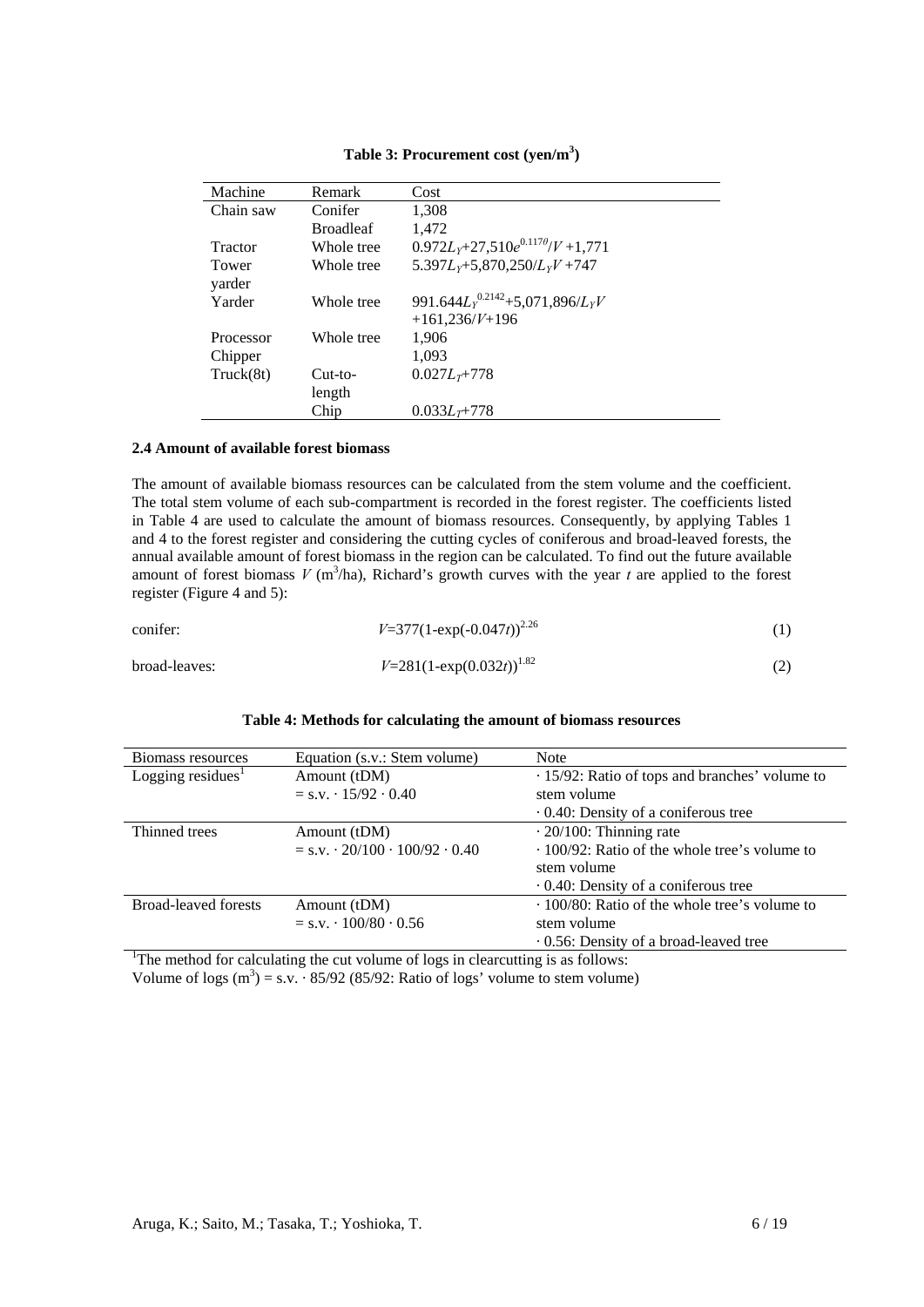

**Figure 4: Richard's growth curve for conifer** 



**Figure 5: Richard's growth curve for broad-leaves** 

In order for energy-conversion plant to work stably, forest biomass resources should be provided to the plant stably. In this study, stand harvesting schedules were planned by balancing harvesting volumes of timber and forest biomass resources using random search while minimizing harvesting costs.

## **2.5 Energy-conversion plant**

Two types of an energy-conversion are considered in this study. One is a direct combustion and another is small-scale gasification. A direct combustion plant or a small-scale gasification plant is assumed to be located on the center of this region (Figure 1). Table 5 shows basic specifications on power generation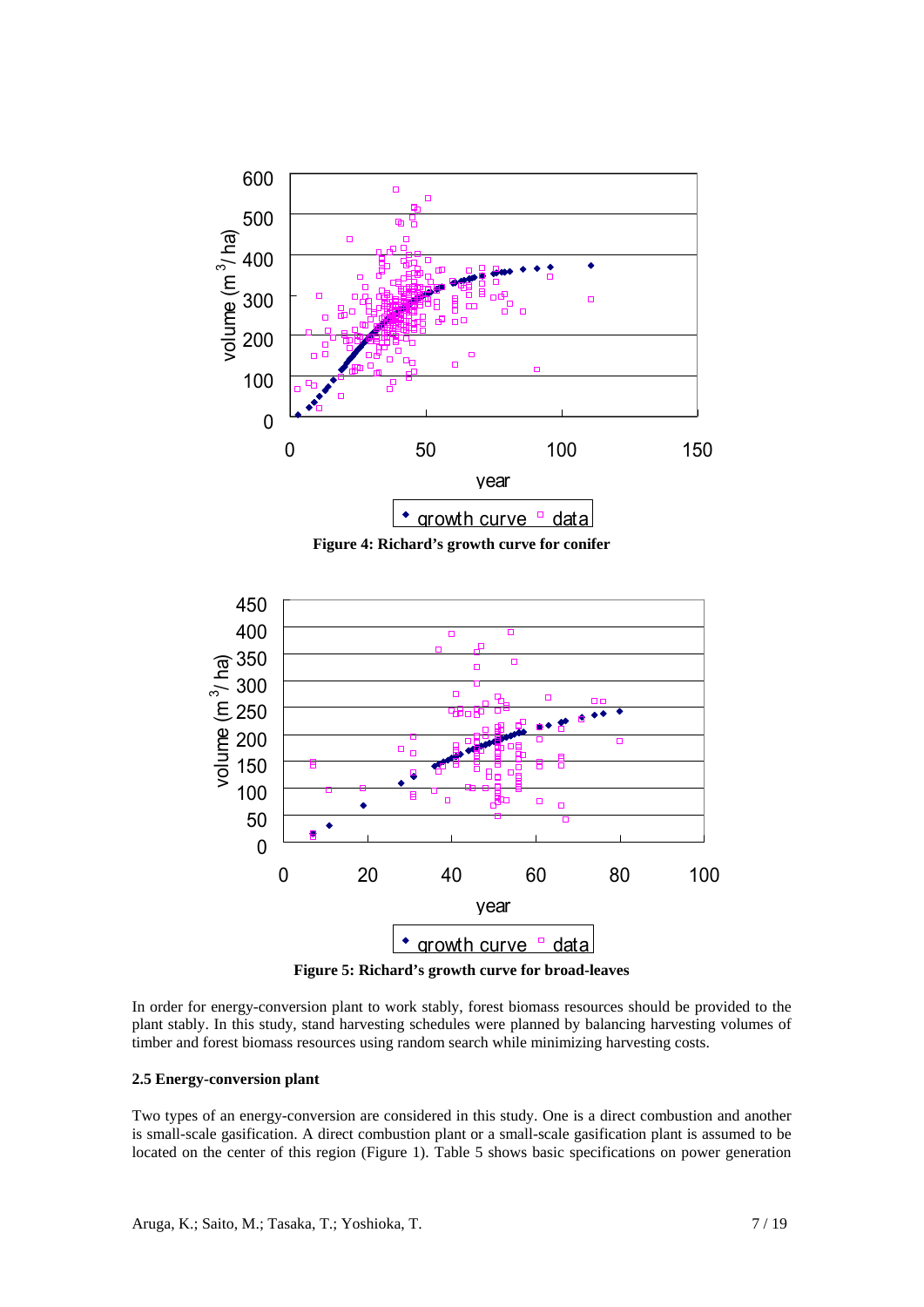plants. Net power output and steam flow changes in relation with plant scale. Yagi and Nakata (2006) reported the energy-conversion efficiency, *E* (%) of direct combustion and small-scale gasification is expressed by the following equations with the generation capacity  $C$  (kW) (Figure 6);

| Direct combustion power-generation:        | $E=5.35$ xLN(C)-24.59 |  |
|--------------------------------------------|-----------------------|--|
| Small-scale gasification power-generation: | $E=3.14xLN(C)+5.10$   |  |

| Item                          | Direct     | Small-scale gasification |
|-------------------------------|------------|--------------------------|
|                               | combustion |                          |
| Plant scale (dry-t/day)       | 202        | 6.8                      |
| Operating rate $(\%)$         | 72         | 87                       |
| Net power output $(kW)$       | 2,663      | 208                      |
| Steam flow $(t/h)$            | 24         | 6                        |
| Initial cost (million yen)    | 1,464      | 68                       |
| Subsidy ratio $(\%)$          | 50         | 50                       |
| Interest rate $(\% )$         | 3.5        | 3.5                      |
| The number of operator        | 7          |                          |
| Labor cost (yen/year/person)  | 7,000,000  | 7,000,000                |
| Land tenancy cost (yen/year)  | 8,400,000  |                          |
| Overhead rate to initial cost | 5          | 5                        |
| (% )                          |            |                          |
| Surplus power ratio $(\%)$    | 79         | 75                       |
| Surplus steam ratio $(\%)$    | 83         | 100                      |
| Power selling price (yen/kWh) | 8          | 8                        |
| Steam selling price (yen/kg)  | 0.5        | 0.5                      |
| Duration (year)               | 30         | 30                       |

**Table 5: Power generation plant specifications** 



**Figure 6: Generation capacity and energy-conversion efficiency** 

Figure 7 shows the relationship between generation capacity and harvesting volumes. The costs are assumed to be proportional to the 0.7 power of the net power output of the plant. A half of initial costs are assumed to be subsidized and another half of initial costs are assumed to be borrowed with interest. A part of generated power and steam are assumed to be used in the plant and surplus power and steam are assumed to be sold.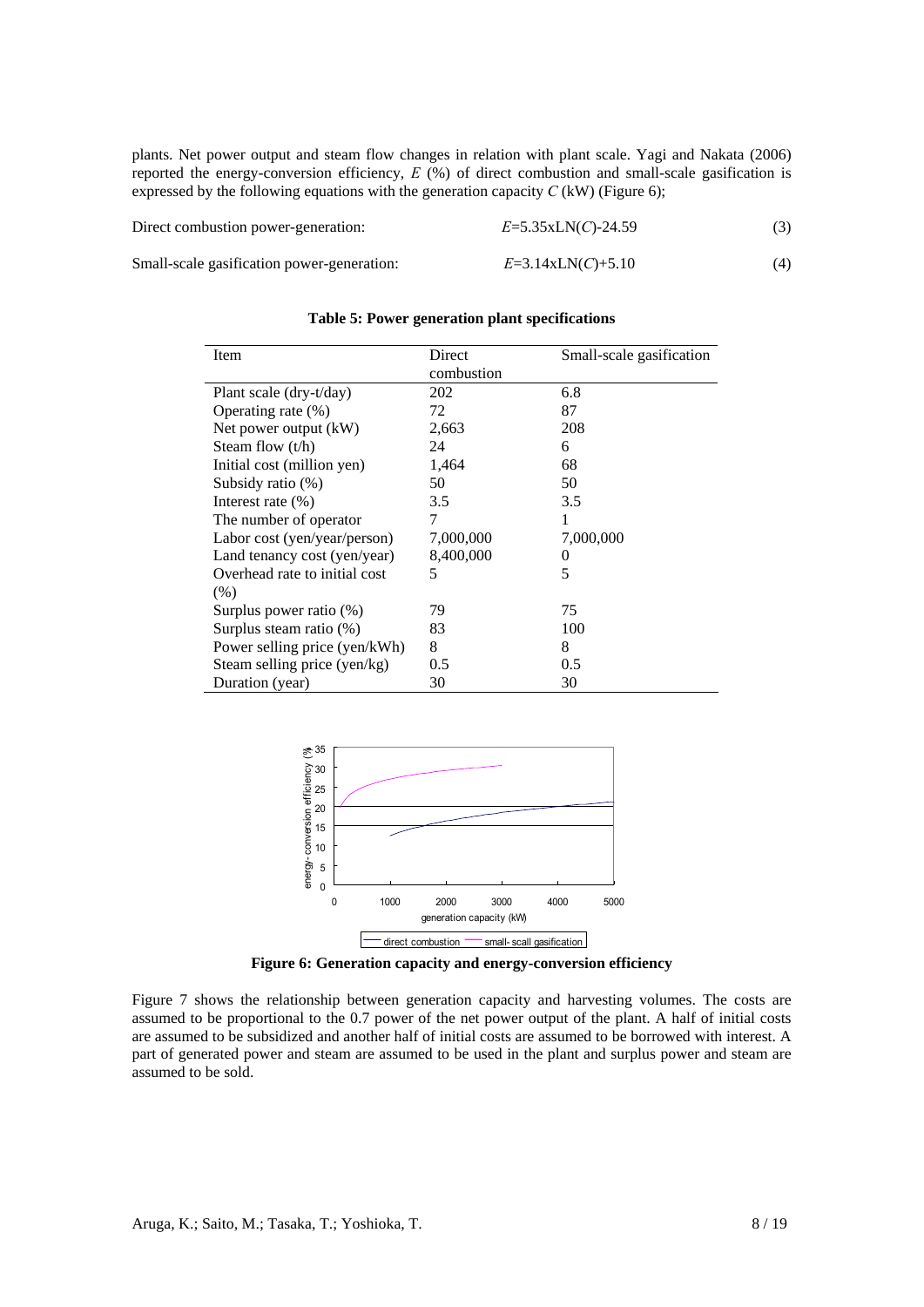

**Figure 7: Generation capacity and harvesting volumes** 

# **2.6 Energy balance**

The energy input into the system consists of the equipment and operation energies over the entire life cycle of the plant (Yoshioka et al 2005). Equipment energy is defined as the energy necessary for manufacturing equipment, which constitutes a system, i.e., forestry machines and a forest biomass power generation plant in this study, and is composed of the "material," "production," "transportation," and "construction" energies. On the other hand, operation energy is defined as the energy necessary for operating a system and is composed of the fuel consumption of forestry machines and the "repair and maintenance" energy of a power generation plant.

The material energies are calculated using the weight of each kind of necessary material and the energy density of each necessary material. On the basis of the analysis by Hondo et al. (2000), all the parts of each forestry machine are assumed to be made of steel in this study. The weight of the required material for each machine is calculated from the mass, the durable hours of each machine, the productivity of each machine, and the annual required amount of logging residues for the plant. The quantity of required materials for a power generation plant is reported to be proportional to the 0.7 power of the net power output of the plant (Tahara et al. 1998). In this study, the required materials for a forest biomass power generation plant are calculated with reference to a 1000-MW coal-fired power generation plant (Uchiyama and Yamamoto 1991). A forest biomass power generation plant is assumed to be made of steel, aluminum, and concrete. The quantity of required material for the 3-MW forest biomass power generation plant is 1,519.6-t steel, 15.3-t aluminum, and 4,356-t concrete. Energy density of steel is 4,709-MJ/t (500-kWh) electricity and 20,930-MJ/t coal. Energy density of aluminum is 164,826-MJ/t (17,500-kWh) electricity and 46,047-MJ/t oil. Energy density of concrete is 184-MJ/t (20-kWh) electricity, 435-MJ/t oil, and 255-MJ/t coal. The sum of the production, transportation, and construction energies is assumed to be equivalent to 20% of the total material energy according to Uchiyama and Yamamoto (1991).

The quantity of required fuel is calculated from the fuel consumption of each machine, the productivity of each machine, and the annual required amount of logging residues for the plant. The gasoline is used for fuel of chainsaw and light oil is used for fuel of other machines. Energy densities of gasoline and light oil are 34.6 MJ/L and 38.2 MJ/L, respectively. The repair and maintenance energy of a power generation plant is assumed to be equivalent to 5% of the equipment energy over the life cycle of the plant based on the condition that the repair and maintenance of the plant is supposed to be performed every year so that all parts of the plant may be updated in 20 years (Uchiyama and Yamamoto 1991).

The goal of this study is to investigate the following two environmental load profiles of the defined biomass procurement and bioenergy supply chain. First, the energy balance factor (EBF) is the ratio of energy output to input, which is used to confirm whether the system is feasible as an energy production system. Second, the energy payback time (EPT) is the index that accounts, by energy production, for the number of years required to recover the total energy input into the system over an entire life cycle. Forest biomass power generation is compared with fossil and renewable resources from the perspectives of EBF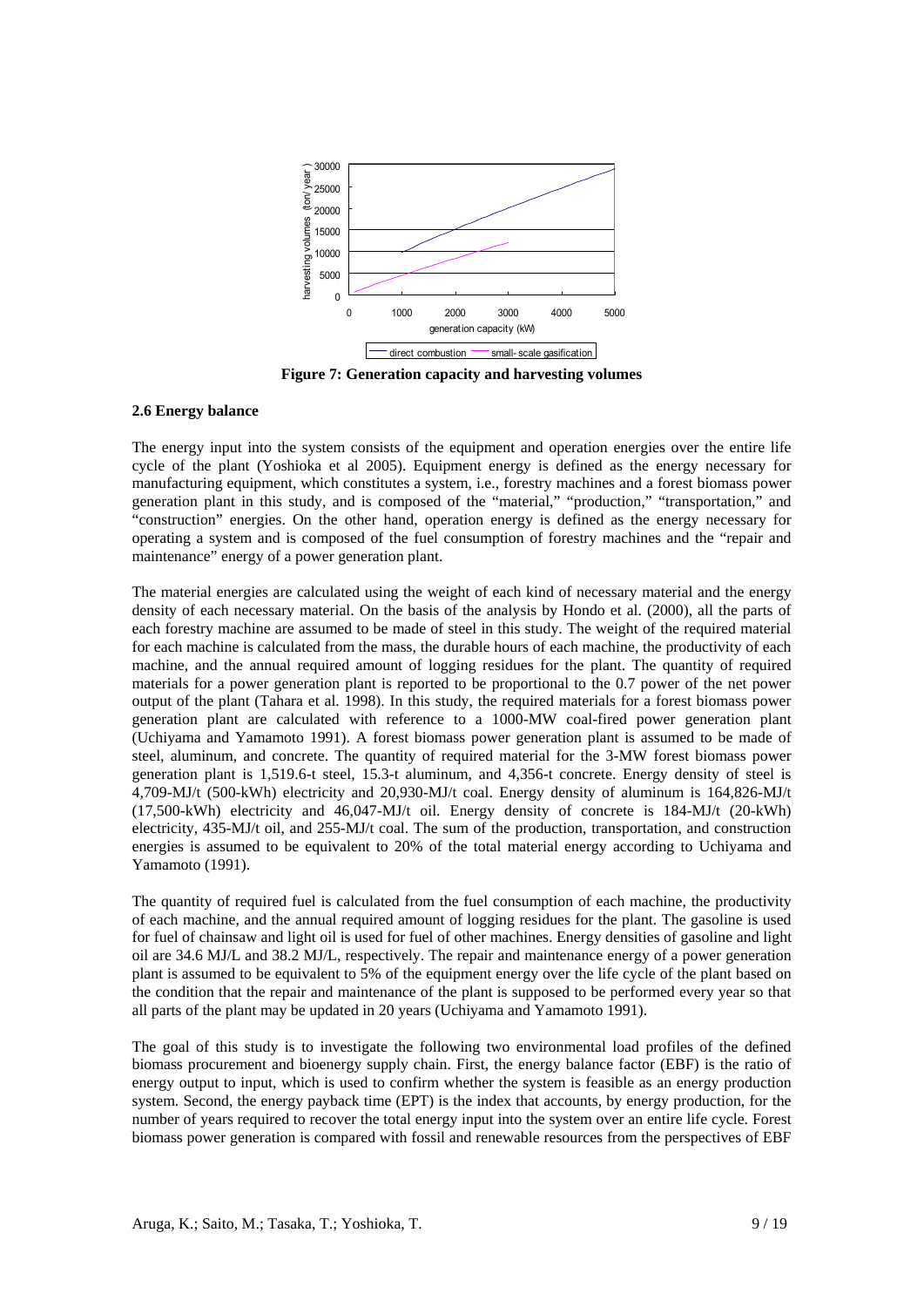and EPT, respectively. The basic theoretical equations for the two environmental load profiles defined in this study (EBF and EPT) are based on the rule made by Uchiyama and Yamamoto (1991). In addition, the  $CO<sub>2</sub>$  emissions from all the processes of the system are examined. The  $CO<sub>2</sub>$  emissions are calculated from energy input into each process and the  $CO<sub>2</sub>$  emission per unit energy of each energy resource. The  $CO<sub>2</sub>$  emissions from electricity, coal, oil, and light oil per unit energy are 392.33 kgCO<sub>2</sub>/MWhe, 90.61 kgCO<sub>2</sub>/GJ, 67.10 kgCO<sub>2</sub>/GJ, and 68.70 kgCO<sub>2</sub>/GJ, respectively (Uchiyama and Yamamoto 1992; Ministry of the Environment 2005).

## **3. Results**

## **3.1 Economic balance**

The maximum available amount of forest biomass is 30,106 ton/year with which about 5MW direct combustion power plant works (Figure 7 and 8). This plant will be sufficient to supply electricity to 41.3% of houses in the model area. According to harvesting volumes of forest biomass resources, logging residues were harvested based on the schedule. If the forest biomass resources are not sufficient, broadleaved forests and thinned trees are harvested to meet sufficient volumes (Figure 9). According to harvesting costs of forest biomass resources, logging residues were the cheapest, 7,147 yen/ton, followed by broad-leaved forests, 15,404 yen/ton; thinned trees were the most costly, 23,097 yen/ton (Figure 10). As target volume of forest biomass decrease, harvesting costs of forest biomass resources decrease as well due to the reduction of harvesting volumes of thinned trees and broad-leaved trees of which harvesting costs are high (Figure 8).



**Figure 8: Harvesting volumes and costs**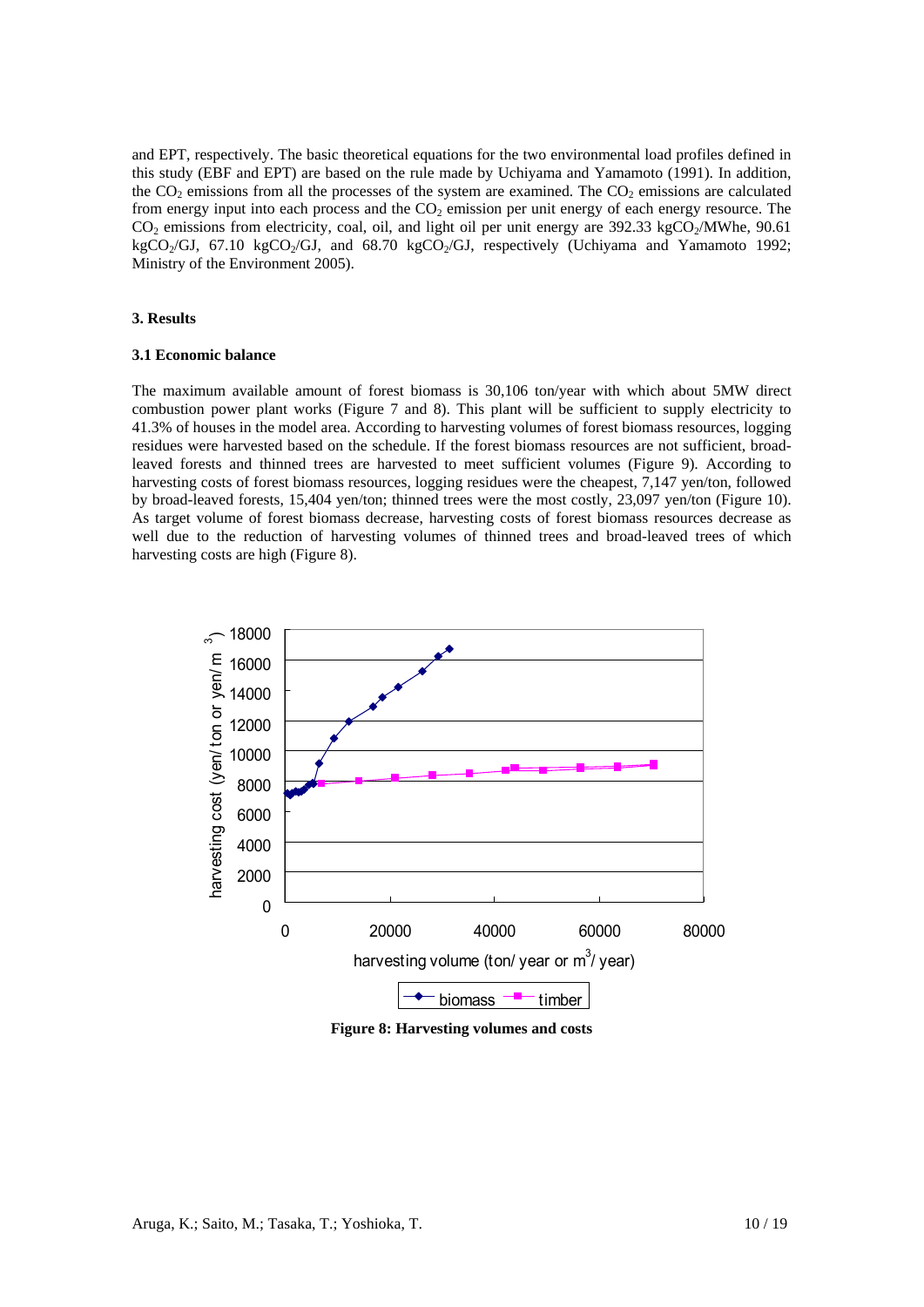

**Figure 9: Harvesting volumes** 



Then, the optimum scale of a power-generation plant was discussed on the model area using Figure 7 and Figure 8 on a direct combustion power plant and a small-scale gasification power plant. With regard to the direct combustion power generation, the optimum scale of a power-generation plant was a generation capacity of more than 3 MW and an energy-conversion efficiency of more than 18% (Figure 11). Its minimum fuel (harvesting) cost of electricity was 14.6 yen/kWh on 3-MW generation capacity. However, other costs were reduced as generation capacity increased. Therefore, total costs were almost constant, 23-24 yen/kWh over 3-MW generation capacity. On the other hand, the optimum scale of a small-scale gasification power plant was 1.3-MW generation capacity and 27% energy-conversion efficiency. Its fuel cost was 5.5 yen/kWh. Fuel costs were almost constant below 1.3-MW generation capacity and fuel costs increase over 1.3-MW generation capacity. However, other costs were reduced as generation capacity increased. Then, the minimum total cost was 10.7 yen/kWh on 1.3-MW generation capacity (Figure 12).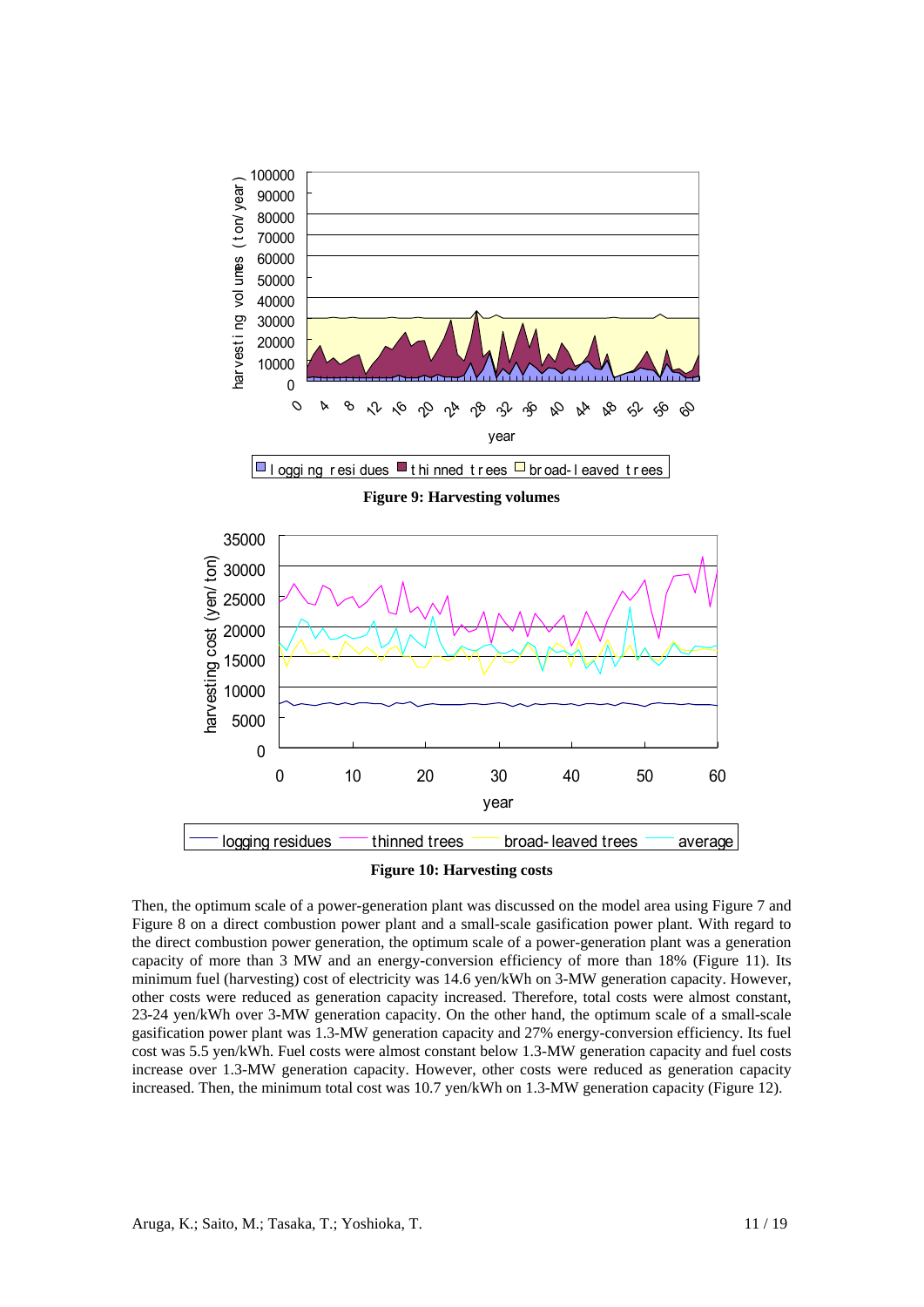

**Figure 11: Relationship between generation capacity and costs on a direct combustion** 



**Figure 12: Relationship between generation capacity and costs on a small scale gasification** 

As the average electricity price in Japan, 2005 is 22.2 yen/kWh, the electricity generated from the smallscale gasification power-generation plant can be used in houses on the model area. Selling the electricity to grids at the price of 8 yen/kWh is not a good option even for small scale gasification. If the steam can be sold to houses on the model area at the price of 0.5 yen/kg, economic balance of small scale gasification is positive while economic balance of direct combustion is still negative (Figure 13). In this case, half of initial costs which are supposed to be borrowed for constructing 1.3-MW small scale gasification power-generation plant would be payback during 2.5 years (Figure 14).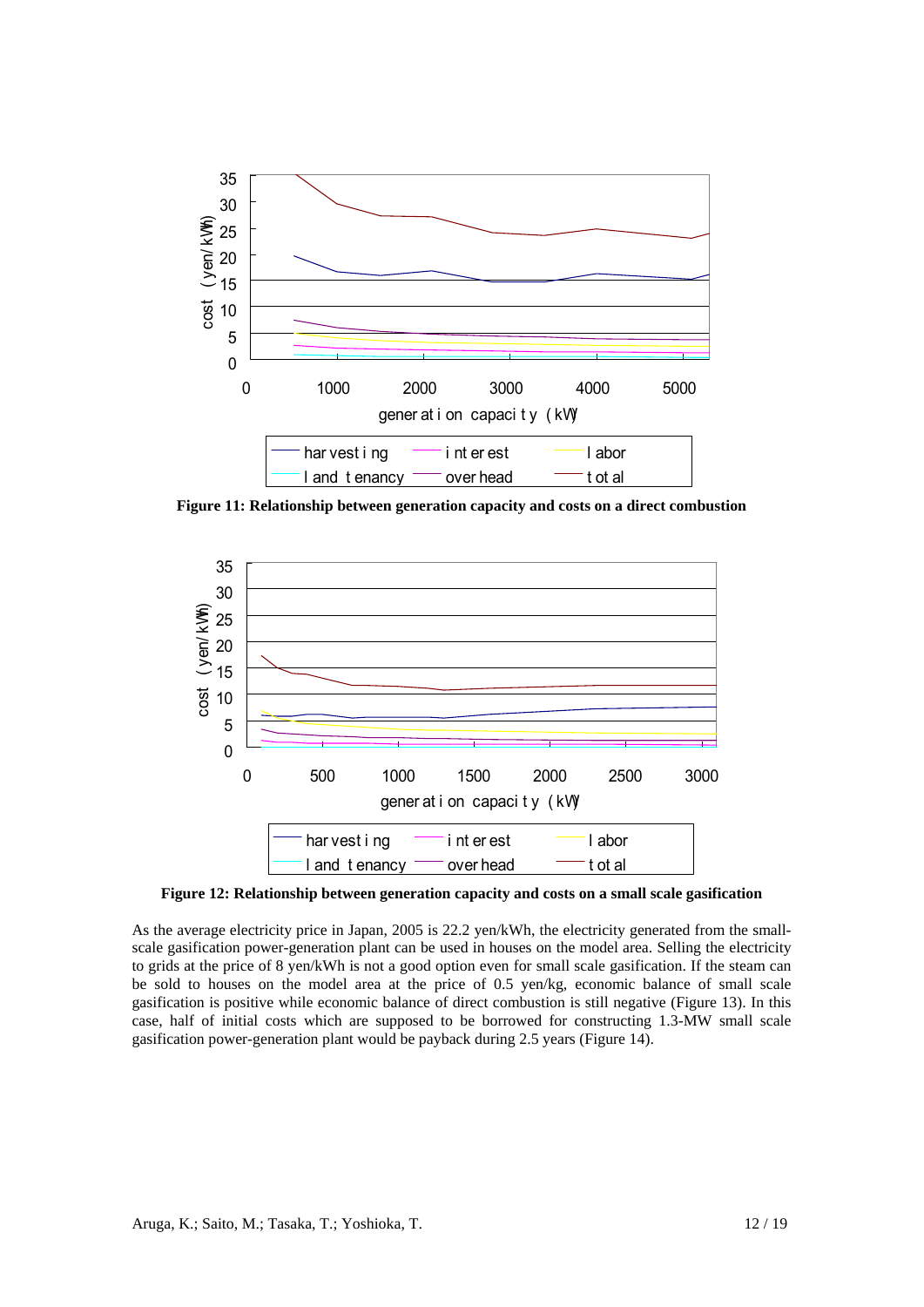

**Figure 13: Relationship between generation capacity and economic balance** 



**Figure 14: Relationship between generation capacity and payback period of a small scale gasification** 

# **3.2 Energy balance**

Energy input increases as generation capacity increases. With the regard to direct combustion of 5-MW generation capacity, harvesting equipment and operation energy input are 536 GJ/year and 9,128 GJ/year while plant equipment and operation energy input are 2,673 GJ/year and 4,010 GJ/year (Figure 15). On the other hand, with the regard to small-scale gasification of 1.3-MW generation capacity, harvesting equipment and operation energy input are 98 GJ/year and 1,497 GJ/year while plant equipment and operation energy input are 1,027 GJ/year and 1.540 GJ/year (Figure 16).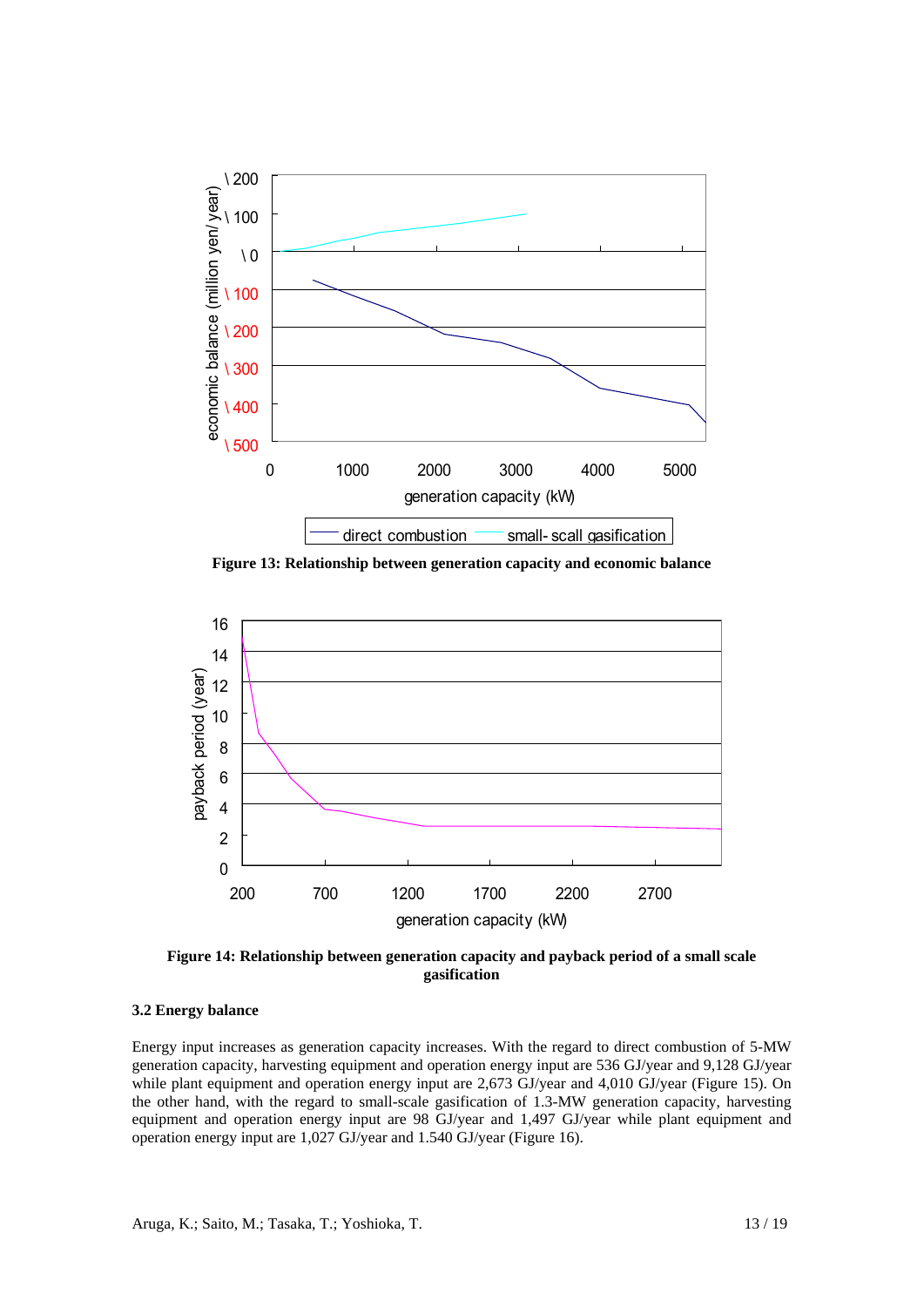

**Figure 15: Relationship between generation capacity and energy input of direct combustion** 



**Figure 16: Relationship between generation capacity and energy input of small scale gasification** 

The energy balance factors both of direct combustion with 5-MW generation capacity and small scale gasification with 1.3-MW generation capacity are 18.1 (Figure 17). The energy balance factors of 1,000- MW generation capacity, a large-scale power generation system with coal and oil are 17.2 and 20.8, respectively (Uchiyama and Yamamoto 1991). The energy payback time of direct combustion with 5- MW generation capacity and small scale gasification with 3-MW generation capacity are 0.34 and 0.47 years, respectively (Figure 18). The energy payback time of wind power-generation and solar powergeneration are 1.99 and 10.00 years, respectively (Uchiyama and Yamamoto 1999). Therefore, forest biomass power-generation was relatively superior to other renewable energy resources from the perspective of the energy payback time and it was similar to fossil energy resources from the perspective of the energy balance factor.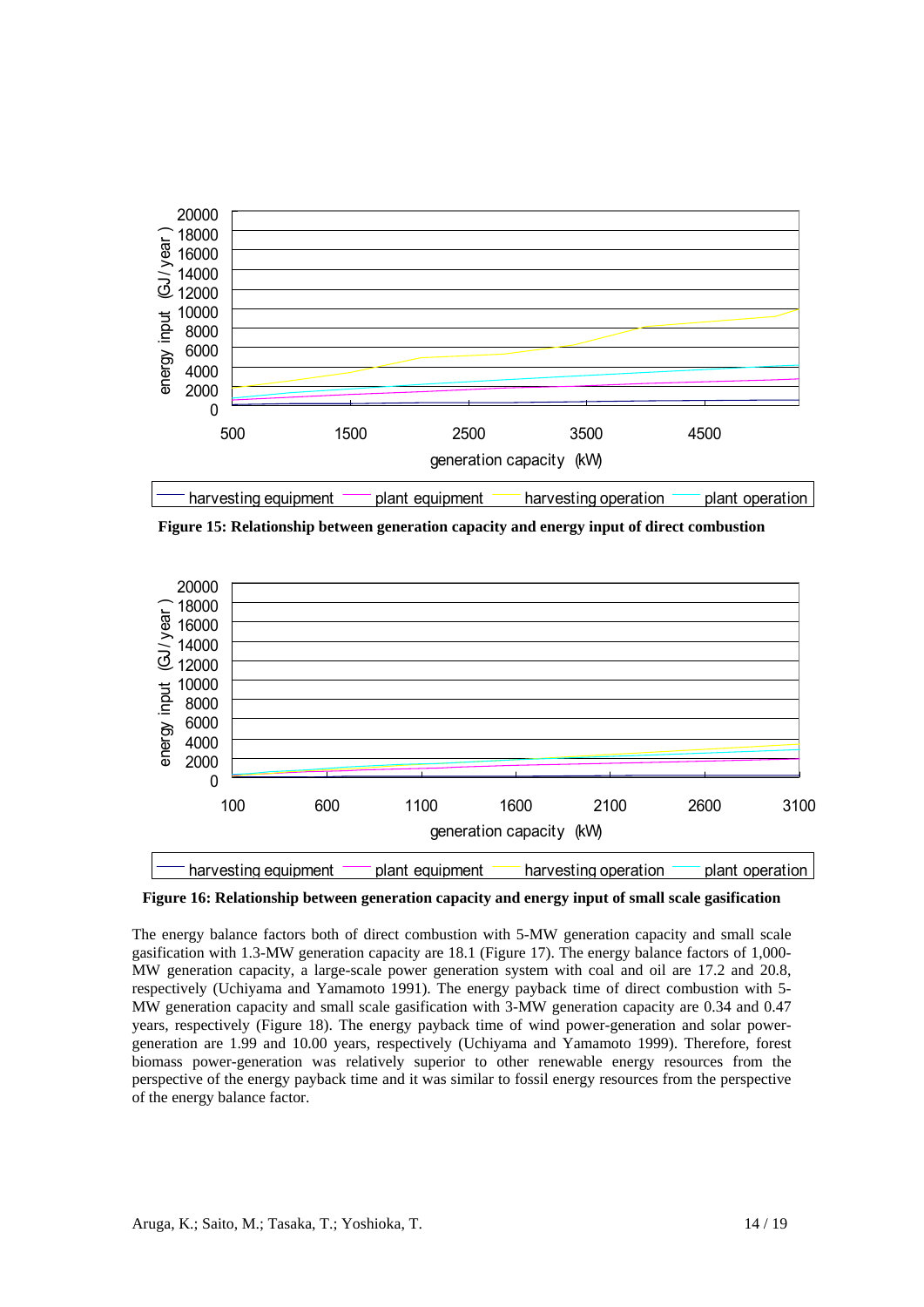

**Figure 17: Relationship between generation capacity and energy balance factor** 



**Figure 18: Relationship between generation capacity and energy payback time** 

Same with energy input,  $CO<sub>2</sub>$  emission increases as generation capacity increases (Figure 19). With the regard to direct combustion of  $5-MW$  generation capacity, harvesting equipment and operation  $CO<sub>2</sub>$ emission are 43.7 t CO<sub>2</sub>/year and 302.4 t CO<sub>2</sub>/year while plant equipment and operation CO<sub>2</sub> emission are 209.3 t CO<sub>2</sub>/year and 314.0 t CO<sub>2</sub>/year. On the other hand, with the regard to small-scale gasification of 1.3-MW generation capacity, harvesting equipment and operation  $CO<sub>2</sub>$  emission are 16.6 t  $CO<sub>2</sub>/year$  and 100.1 t CO<sub>2</sub>/year while plant equipment and operation CO<sub>2</sub> emission are 147.8 t CO<sub>2</sub>/year and 221.7 t  $CO<sub>2</sub>/year.$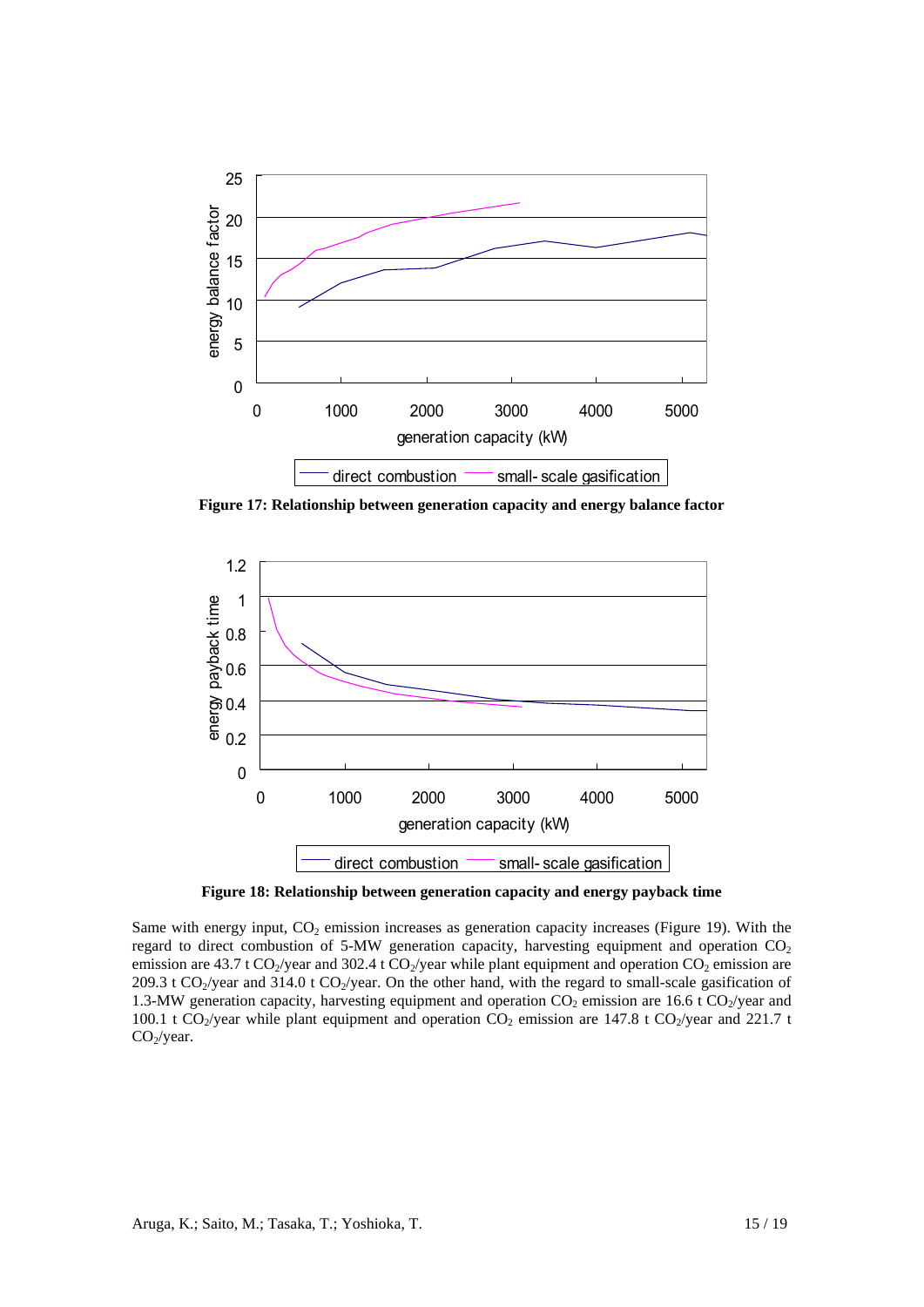

**Figure 19: Relationship between generation capacity and CO<sub>2</sub> emission** 

However, using surplus electricity and steam reduces  $CO<sub>2</sub>$  emissions from fossil energy resources.  $CO<sub>2</sub>$ reduction of direct combustion with 5-MW generation capacity and small-scale gasification with 1.3-MW generation capacity are 15,913 t CO<sub>2</sub>/year and 3,040 t CO<sub>2</sub>/year, respectively. These reductions are much larger than  $CO<sub>2</sub>$  emission from forest biomass power generation. These reductions can contribute to achieving the goals of the Kyoto Protocol in the first period of commitment starting in the year 2008, when Japan must reduce its greenhouse gas emissions by 6% of the amount recorded in the year 1990. Yoshioka et al. (2005) assumed that Japan has the potential for forest biomass resources to construct 100 direct combustion power-generation plants with  $3-MW$  generation capacity.  $CO<sub>2</sub>$  emission and reduction of a direct combustion with 3-MW generation capacity are 11,769 t CO<sub>2</sub>/year and 623 t CO<sub>2</sub>/year. Therefore, 100 power-generation plants reduce  $CO_2$  emission by 1,114,600 t  $CO_2$ /year. This figure is 1.5% of the 74,000,000 tCO $_2$ /year which amount of greenhouse gas emission Japan must reduce.

# **4. Discussion**

#### **4.1 Forest road construction**

In order to reduce costs of direct combustion power generation, it is necessary to reduce harvesting costs remarkably by developing forest road network and machines for harvesting and transporting forest biomass resources efficiently. In this study, the effect of forest road construction on harvesting costs is discussed. Forest roads are assumed to be constructed so that skidding/yarding distances were reduced by 100 m, 200 m, or 300 m each skidding/yarding operation constantly. Forest road construction cost, *r* (yen/m) are expressed by the following equations;

$$
r=18,270\times\exp(0.027\theta^*)
$$
\n<sup>(5)</sup>

where  $\theta$ ' is slope (%).

As a result, forest road construction reduced costs of electricity from 23.0 yen/kWh to 20.0 yen/kWh (Figure 20). However, the total cost including the cost of harvesting and forest road construction in the case of reducing each skidding/yarding distance by 100 m was increased to 947 million yen/year from 915 million yen/year without forest road construction. As the total cost excluding the cost of forest road construction was reduced to 862 million yen/year, forest road construction is a good option to reduce forest biomass harvesting costs if forest road could be constructed in public projects. Energy input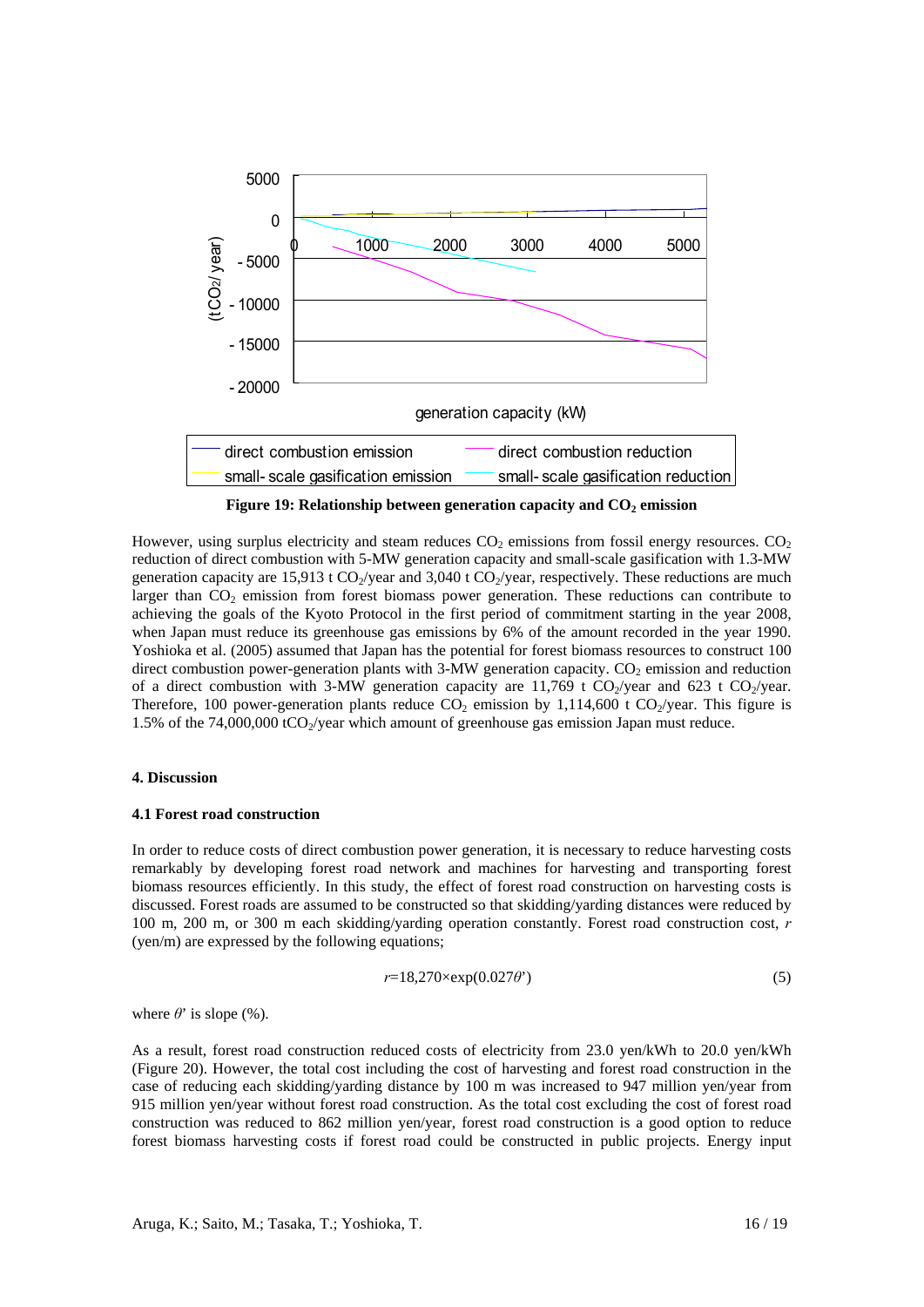without forest road construction is 16,348 GJ/year while harvesting and plant energy input is 15,754 GJ/year and energy input of forest road construction is 444 GJ/year. Therefore, total energy input was reduced.



**Figure 20: Relationship between generation capacity and costs of direct combustion after forest road construction** 

#### **4.2 Skidding/yarding machine selection with minimizing operation costs**

In this study, the machine for skidding/yarding is selected according to the topographical conditions of sub-compartments (Figure 3). In this section, skidding/yarding machine selection is conducted so that skidding/yarding costs are minimized within the topographical conditions of sub-compartments. Although the harvesting costs of logging residues were a little bit increased from 7,147 yen/ton to 7,165 yen, the harvesting costs of broad-leaved forests and thinned trees were much reduced from 15,404 yen/ton and 23,097 yen/ton to 14,376 yen/ton and 21,682 yen/ton, respectively. Therefore, the cost of electricity was reduced from 23.0 yen/kWh to 21.3 yen/kWh (Figure 22). Furthermore, forest road construction reduced the cost of electricity from 21.3 yen/kWh to 18.3 yen/kWh with minimizing skidding/yarding costs of each sub-compartment. The usage of appropriate machines is crucial to reduce the harvesting cost. In Japan, an excavator-based swing yarder has been spread out because it can be used for both excavator and yarder (Goto 2002). Monorail system has been developed for harvesting timber and forest biomass resources on steep terrains (Aruga 2004). In Nordic countries, chip-harvester (Talbot and Suadicani, 2005) and bundler (Johansson et al. 2006) has been used for harvesting whole trees and logging residues. Future study will examine appropriate usage of these machines from the economic and energetic points within applicable topographical conditions.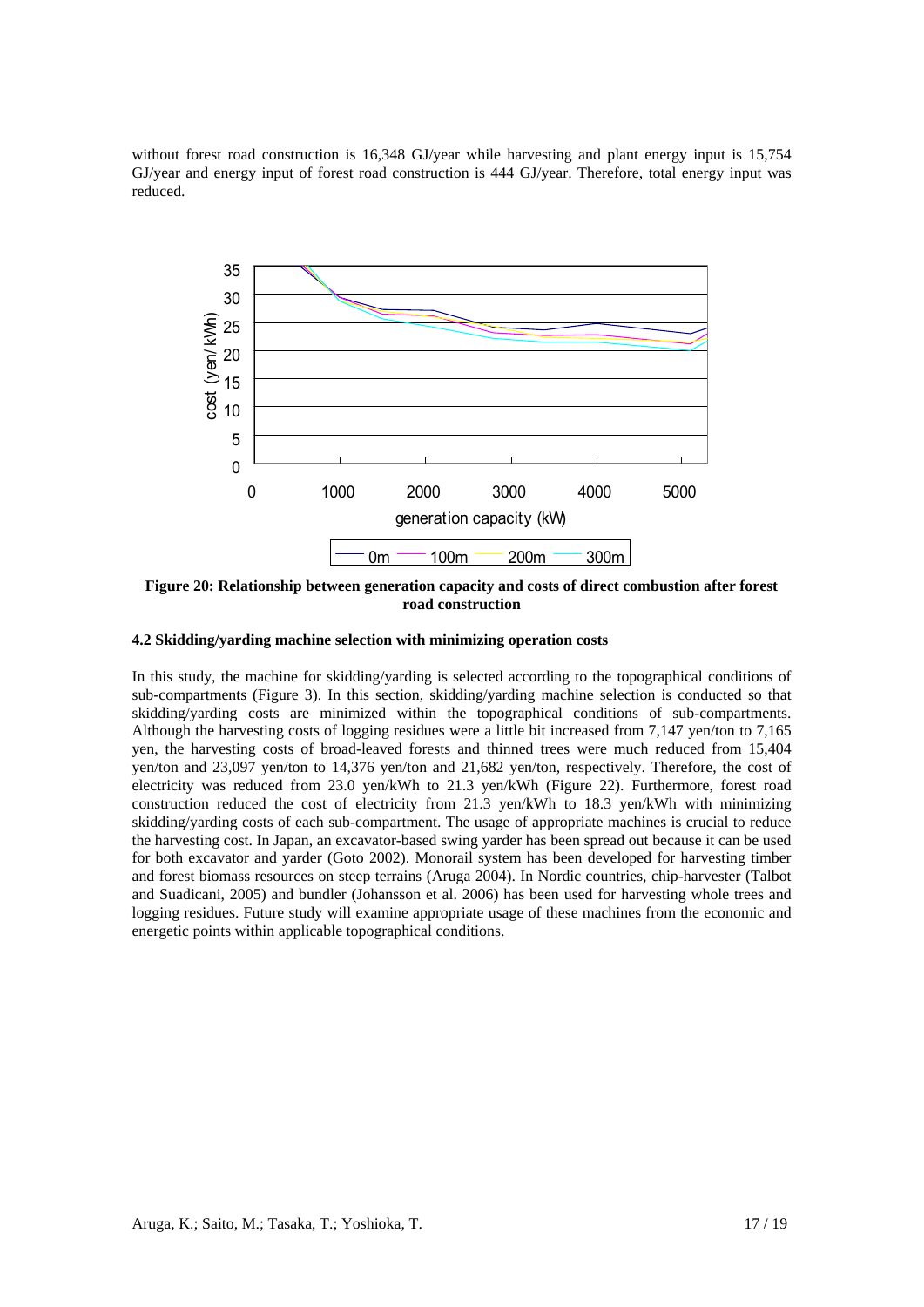

**Figure 22: Relationship between generation capacity and costs of direct combustion after forest road construction and changing machine selection with minimizing skidding/yarding costs on each sub-compartment** 

# **5. References**

Aruga K (2004) Precision forestry operations and equipment in Japan. Proc. of 2nd Precision Forestry Symposium: 31-36.

Goto, M. (2002) Thinning production systems with a swing yarder. Tokushima Pref. Forest Exp. Stn., Tokushima 9p.

Hondo H, Uchiyama Y, Moriizumi Y (2000) Evaluation of power generation technologies based on life cycle  $CO<sub>2</sub>$  emissions: reestimation using the latest data and effects of the difference of conditions (in Japanese with English abstract). Socioeconomic Research Center Report No. Y99009, Central Research Institute of Electric Power Industry, Tokyo

The Institute of Applied Energy (2005) Study on Biomass Energy Introduction Systems and Development Strategy, 255pp, New Energy and Industrial Technology Development Organization, Tokyo.

Johansson, J., Liss, J.E., Gullberg, T., Bjorheden, R. (2006) Transport and handling of forest energy bundles—advantages and problems. Biomass and Bioenergy 30(4):334–341.

Kuboyama, H., T. Nishizono, T. Iehara, and H. Okuda. 2004. Feasibility of Wood-biomass Utilization as an Energy Source: Case Study in Tohno City, Iwate Prefecture. J. Jpn. For. Soc. 86(2): 112-120p. (in Japanese with English summary).

Ministry of the Environment (2005) Guideline for the method to calculate GHG emissions from organizations. 83pp, Ministry of the Environment, Tokyo.

Nord-Larsen, T. and B. Talbot. 2004. Assessment of forest-fuel resources in Denmark: technical and economic availability. Biomass and Bioenergy 27: 97-109.